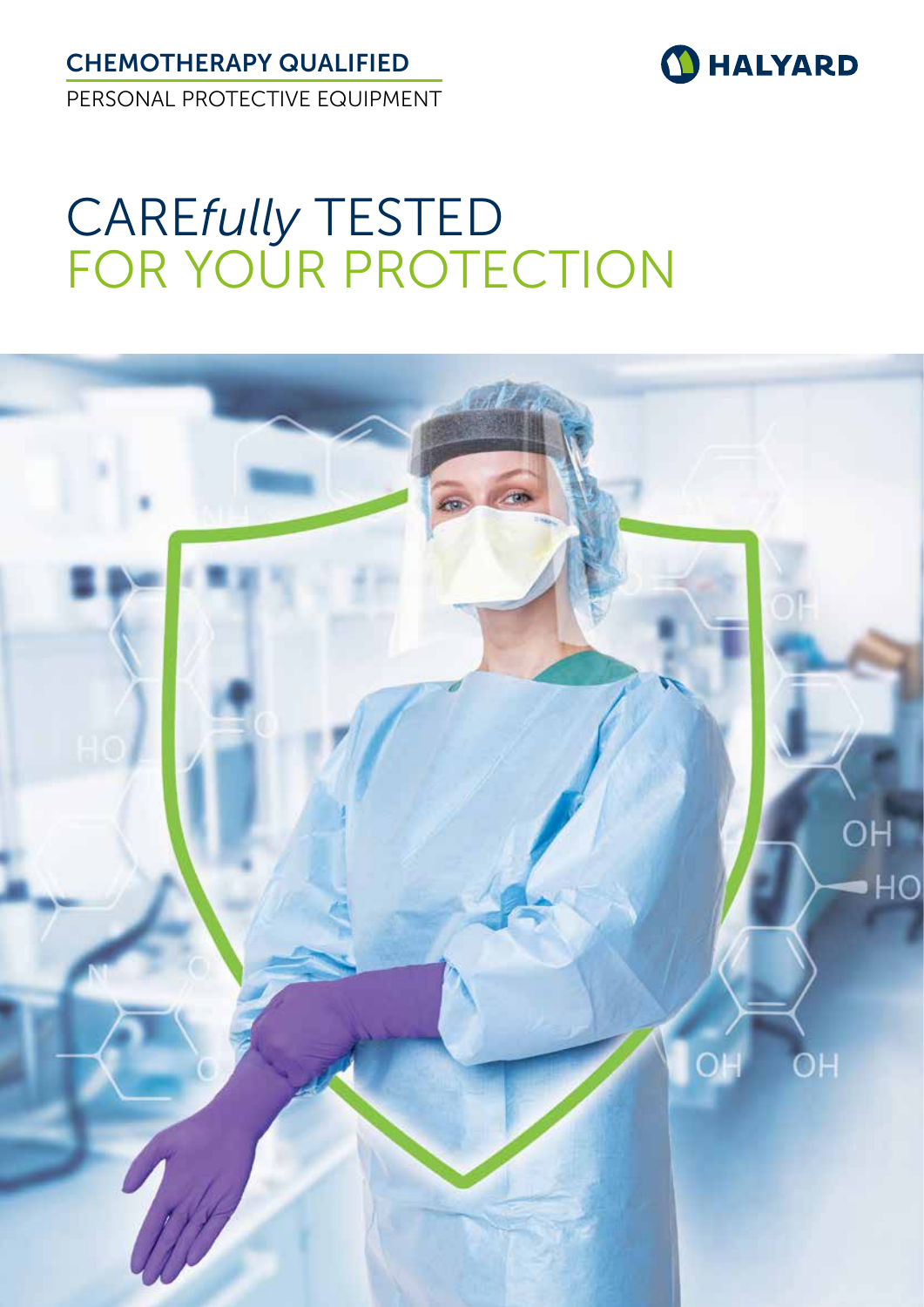

When it comes to chemotherapy drugs, there's no such thing as a 'safe level of exposure'.

From weighing and mixing compounds to contacting dangerous residues on equipment, the process of compounding and packaging chemotherapy drugs increases your risk for exposure. That's why the European regulatory requirements are so rigorous<sup>1, 3, 4, 5</sup>:

Unintended exposure may result in organ damage, impaired fertility, fetal malformation, and cancer<sup>2, 11</sup>. That's why having the proper Personal Protective Equipment (PPE) and protection is essential when preparing and handling chemotherapy drugs, enabling you to feel safe enough to focus on caring for your patients.

#### Protection while Preparing

Chemotherapy drug spills must be quickly contained and immediately cleaned. This needs to be done by a healthcare professional wearing appropriate protection or coverage<sup>1, 4, 5</sup>, including:

- Prepare chemotherapy drugs within the confines of a biological safety cabinet
- If no biological safety cabinet is available, gloves, safety glasses, and an impervious gown must be worn
- To minimise exposure from spills and splashes, gowns must completely cover the torso, arms and legs
- In some cases, preparation respiratory and eye protection may be required

#### Protection Against Spillage

# HALYARD<sup>\*</sup> offers a comprehensive portfolio of chemotherapy qualified gloves, gowns, and masks. The following information will help you select the right PPE for your chemotherapy needs.

# CHEMOTHERAPY QUALIFIED **GLOVES**



- Gloves
- Impervious gown intended for use with chemotherapy drugs
- Hair cover (e.g., bouffant cap)
- Shoe covers
- Eye protection
- Respiratory protection

## Protection during Surgical Procedures

Chemotherapy drugs can represent a significant health risk to operating theatre staff. When a patient has received chemotherapy and requires surgery, the surgical team involved requires protection against exposure to potentially carcinogenic fluids that may cause chromosomal damage. A critical consideration for surgery is that the devices used in operating theaters are compliant with the regulatory requirements for medical devices per the Medical Device Regulation (EU) 2017/745.



| <b>Activity</b> | <b>Gloves</b> | <b>Gowns</b>     | Eye Protection <sup>i</sup> | <b>Respiratory Protection</b> | Head & Shoe Covering |
|-----------------|---------------|------------------|-----------------------------|-------------------------------|----------------------|
| Preparation     |               |                  |                             |                               |                      |
| Spillage        |               |                  |                             |                               |                      |
| ourgerv         | ШI            | (surgical gowns) | (face shields)              |                               |                      |

i Risk of splashing, spraying and aerosols

ii If preparation is not in closed containment: Laminar flow safety cabinet

iiii Chemotherapy qualified sterile surgical gloves

# CHEMOTHERAPY QUALIFIED GOWNS

# FACIAL PROTECTION AND APPAREL

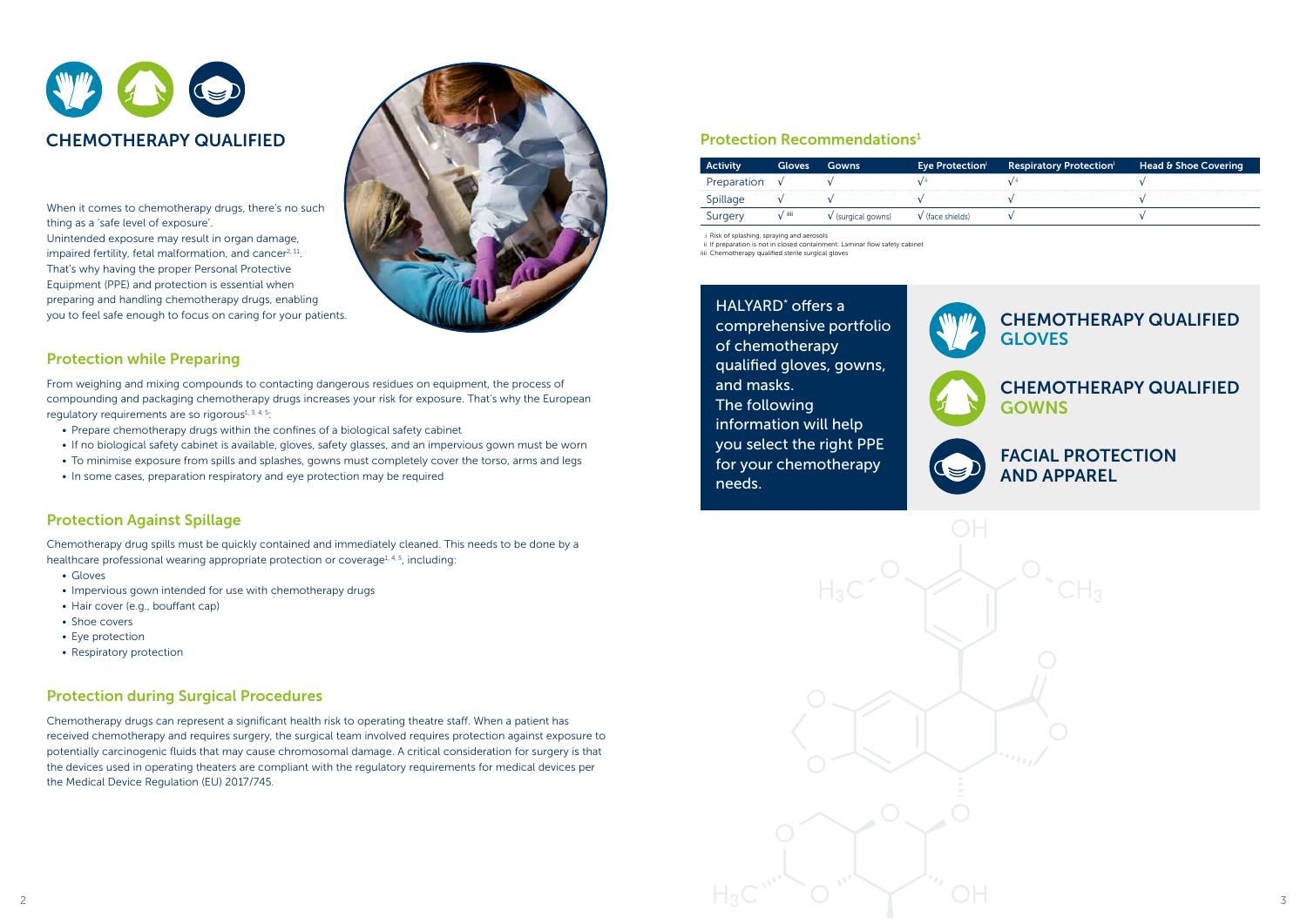The HALYARD<sup>\*</sup> range of Nitrile Exam Gloves are designed to offer protection while working with chemotherapy drugs.<sup>iii</sup> The gloves are available in three lengths. Providing protection and coverage up to the mid-forearm.





### Glove Performance During Chemotherapy Drug Testsiii

| <b>Chemotherapy Drugs Tested</b>                                       | <b>PURPLE NITRILE*</b><br>240 mm glove length<br>Cuff thickness 0.09 mm<br>Breakthrough time (min) | <b>PURPLE NITRILE* XTRA</b><br>310 mm glove length<br>Cuff thickness 0.11 mm<br>Breakthrough time (min) | <b>PURPLE NITRILE* MAX</b><br>400 mm glove length<br>Cuff thickness 0.15 mm<br>Breakthrough time (min) |
|------------------------------------------------------------------------|----------------------------------------------------------------------------------------------------|---------------------------------------------------------------------------------------------------------|--------------------------------------------------------------------------------------------------------|
| Azacitidine (25 mg/ml)                                                 | >240                                                                                               | >240                                                                                                    | >240                                                                                                   |
| <b>Bendamustine (5 mg/ml)</b>                                          | >240                                                                                               | >240                                                                                                    | >240                                                                                                   |
| Bortezomib (1 mg/ml)                                                   | >240                                                                                               | >240                                                                                                    | >240                                                                                                   |
| Bleomycin sulfate (15 mg/ml)                                           | >240                                                                                               | >240                                                                                                    | >240                                                                                                   |
| <b>Busulfan (6 mg/ml)</b>                                              | >240                                                                                               | >240                                                                                                    | >240                                                                                                   |
| Carboplatin (10 mg/ml)                                                 | >240                                                                                               | >240                                                                                                    | >240                                                                                                   |
| Carfilzomib (10 mg/ml)                                                 | >240                                                                                               | >240                                                                                                    | >240                                                                                                   |
| Carmustine (3.3 mg/ml)                                                 | do not use                                                                                         | 80.4                                                                                                    | >80.4                                                                                                  |
| ThioTEPA (10 mg/ml)                                                    | do not use                                                                                         | >240                                                                                                    | >240                                                                                                   |
| "Complete list of chemotherapy drug testing is available upon request. | <b>AUWORLE</b><br>9/ <sub>OVe length</sub>                                                         | 310 mm<br>9/ <sub>OVe length</sub>                                                                      | $400\,$ mm<br>9/0 <sub>Ve length</sub>                                                                 |
|                                                                        |                                                                                                    |                                                                                                         |                                                                                                        |



#### STERLING\* Nitrile table

- Complete portfolio of PURPLE NITRILE\* and STERLING\* Nitrile chemotherapy qualified gloves
- Proven performance with chemotherapy drugs
- Compliant with EN ISO 374-1: 2016 Protective gloves against dangerous chemicals and micro-
- organisms
- Appropriate protection when handling hazardous chemotherapy drugs
- Available in different lengths to ensure optimal arm coverage and protection
- Excellent tactile sensitivity and comfort
- Powder- and Natural Rubber Latex-Free formulation reduces the likelihood of skin irritations and allergies

| <b>Chemotherapy Drugs Tested</b>                                                              | <b>STERLING* Nitrile</b><br>Cuff thickness 0.06 mm<br>240 mm glove length<br>Breakthrough time (min) | <b>STERLING NITRILE - XTRA*</b><br>Cuff thickness 0.07 mm<br>310 mm glove length<br>Breakthrough time (min) |
|-----------------------------------------------------------------------------------------------|------------------------------------------------------------------------------------------------------|-------------------------------------------------------------------------------------------------------------|
| Aresenic Trioxide (1 mg/ml)                                                                   | >240                                                                                                 | >240                                                                                                        |
| Azacitidine (25 mg/ml)                                                                        | >240                                                                                                 | >240                                                                                                        |
| <b>Bendamustine (5 mg/ml)</b>                                                                 | >240                                                                                                 | >240                                                                                                        |
| Bortezomib (1 mg/ml)                                                                          | >240                                                                                                 | >240                                                                                                        |
| Bleomycin sulfate (15 mg/ml)                                                                  | >240                                                                                                 | >240                                                                                                        |
| <b>Busulfan (6 mg/ml)</b>                                                                     | >240                                                                                                 | >240                                                                                                        |
| Carboplatin (10 mg/ml)                                                                        | >240                                                                                                 | >240                                                                                                        |
| Carfilzomib (10 mg/ml)                                                                        | >240                                                                                                 | >240                                                                                                        |
| Carmustine (3.3 mg/ml)                                                                        | do not use                                                                                           | do not use                                                                                                  |
| ThioTEPA (10 mg/ml)<br>"Complete list of chemotherapy drug testing is available upon request. | do not use<br>glove length                                                                           | do not use<br><sup>310</sup> nm<br><sup>910ve length</sup>                                                  |



- Tested against over 50 different agents in accordance with the ASTM D6978-05<sup>†</sup> standard

## The HALYARD\* Glove Advantages

• PPE CAT III qualified and CE marked per EU Regulation 2016/425 on Personal Protective Equipment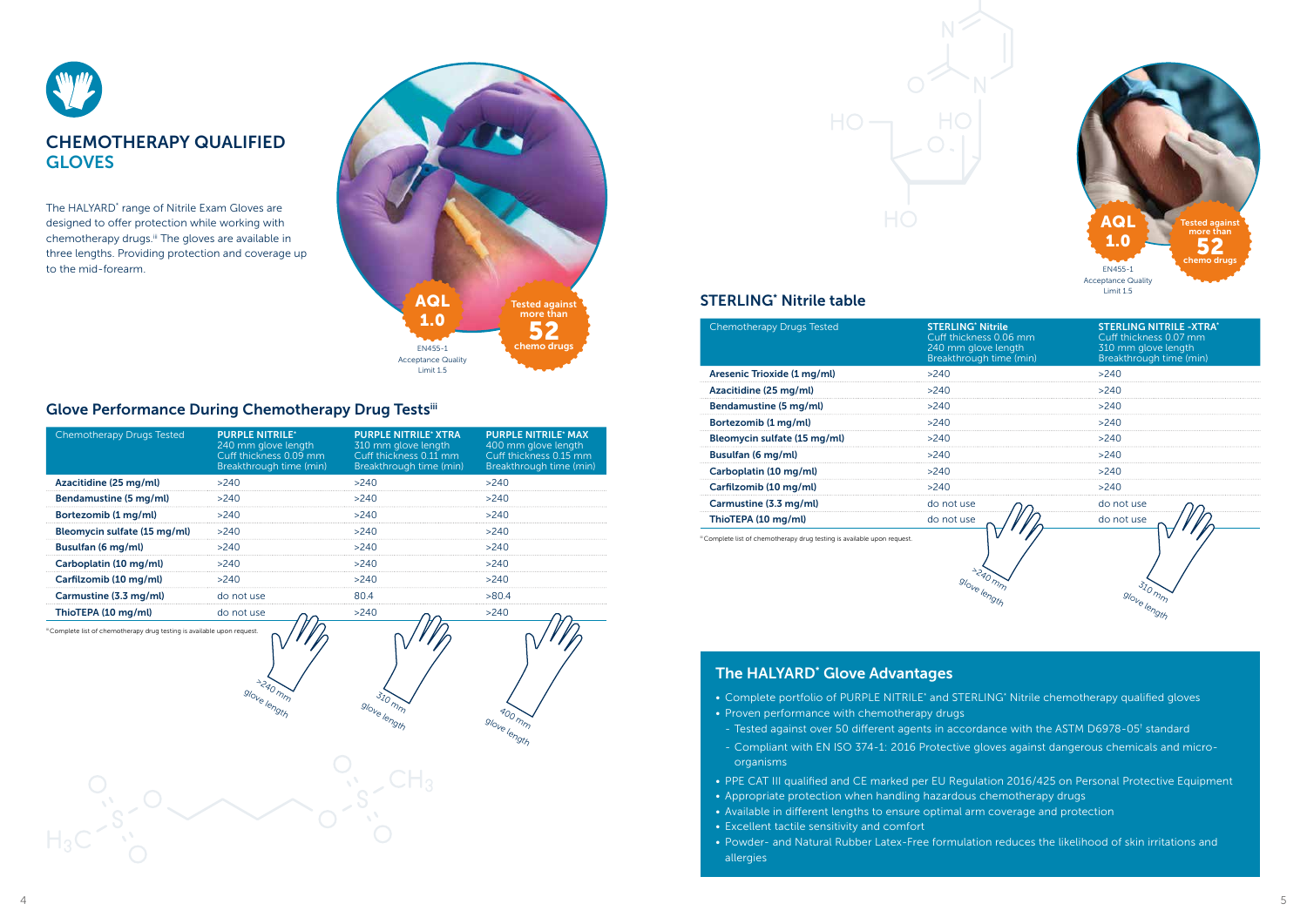

The HALYARD<sup>\*</sup> range of impervious gowns offers protection against the risk of chemotherapy drug exposure.

### Impervious Gown Performance During Chemotherapy Drug Testsiii



#### **COMFORT GOWN**



# AERO CHROME\* Breathable Performance Surgical Gown GET TOTALLY COMFORTABLE WITH HIGH LEVEL PROTECTION.

AERO CHROME\* Breathable Performance Surgical Gowns combine comfort, softness and breathability with high level of protection against fluids and pathogens.‡

### AERO CHROME\* Surgical Gown Performance During Chemotherapy Drug Testsiii

#### LIGHT, COOL COMFORT. HIGHEST LEVEL PROTECTION.

- Meets the European standard EN 13795-1 :2019
- Meets AAMI Level 4 standard for surgical gowns, providing the highest level of fluid and microbial protection in the critical zones.
- Soft, light and breathable fabric keeps staff protected yet cool and comfortable.
- Excellent ignition resistance, with the highest rating for protection against ignition with surgical lasers.
- Low linting to help reduce the risk of wound contamination and infection.

| <b>Chemotherapy Drugs</b><br>Breakthrough time (min) | <b>AERO CHROME</b> |
|------------------------------------------------------|--------------------|
| <b>Arsenic Trioxide(1 mg/ml)</b>                     | >240               |
| Azacitidine (25 mg/ml)                               | >240               |
| <b>Bendamustine (5 mg/ml)</b>                        | >240               |
| Bleomycin (15 mg/ml)                                 | >240               |
| Bortezomib (1 mg/ml)                                 | >240               |
| Busulfan (6 mg/ml)                                   | >240               |
| Carboplatin (10 mg/ml)                               | >240               |
| Carfilzomib (2 mg/ml)                                | >240               |
| Cisplatin (1 mg/ml)                                  | >240               |
| Cytarabine (100 mg/ml)                               | >240               |

iii Complete list of chemotherapy drug testing available upon request.

| <b>Chemotherapy Drugs</b><br>Breakthrough time (min) | <b>IMPERVIOUS</b> |
|------------------------------------------------------|-------------------|
| Azacitidine (25 mg/ml)                               | >480              |
| <b>Bendamustine (5 mg/ml)</b>                        | >480              |
| Bleomycin (15 mg/ml)                                 | >480              |
| Bortezomib (1 mg/ml)                                 | >480              |
| Carboplatin (10 mg/ml)                               | >480              |
| Carmustine (3.3 mg/ml)                               | 20                |
| Cisplatin (1 mg/ml)                                  | >480              |
| Etoposide (20 mg/ml)                                 | >480              |
| Thiotepa (10mg/ml)                                   | >480              |
|                                                      |                   |

iii Complete list of chemotherapy drug testing available upon request.

#### The HALYARD\* Gown Advantage

- Proven performance with chemotherapy drugs
- Tested against over 50 different agents in accordance with the ASTM-D6978 or ASTM F739-12 standard<sup>#</sup>
- CE marked per Regulation (EU) 2017/745 on Medical Devices. Class I device
- Completely covers body and arms for total protection during chemotherapy drug preparation, administration, spillage, and waste disposal
- Impervious comfort gown with a breathable, or open-back design for increased comfort
- Knitted cuff or thumb hook wrist closure options fit securely under gloves during donning and removal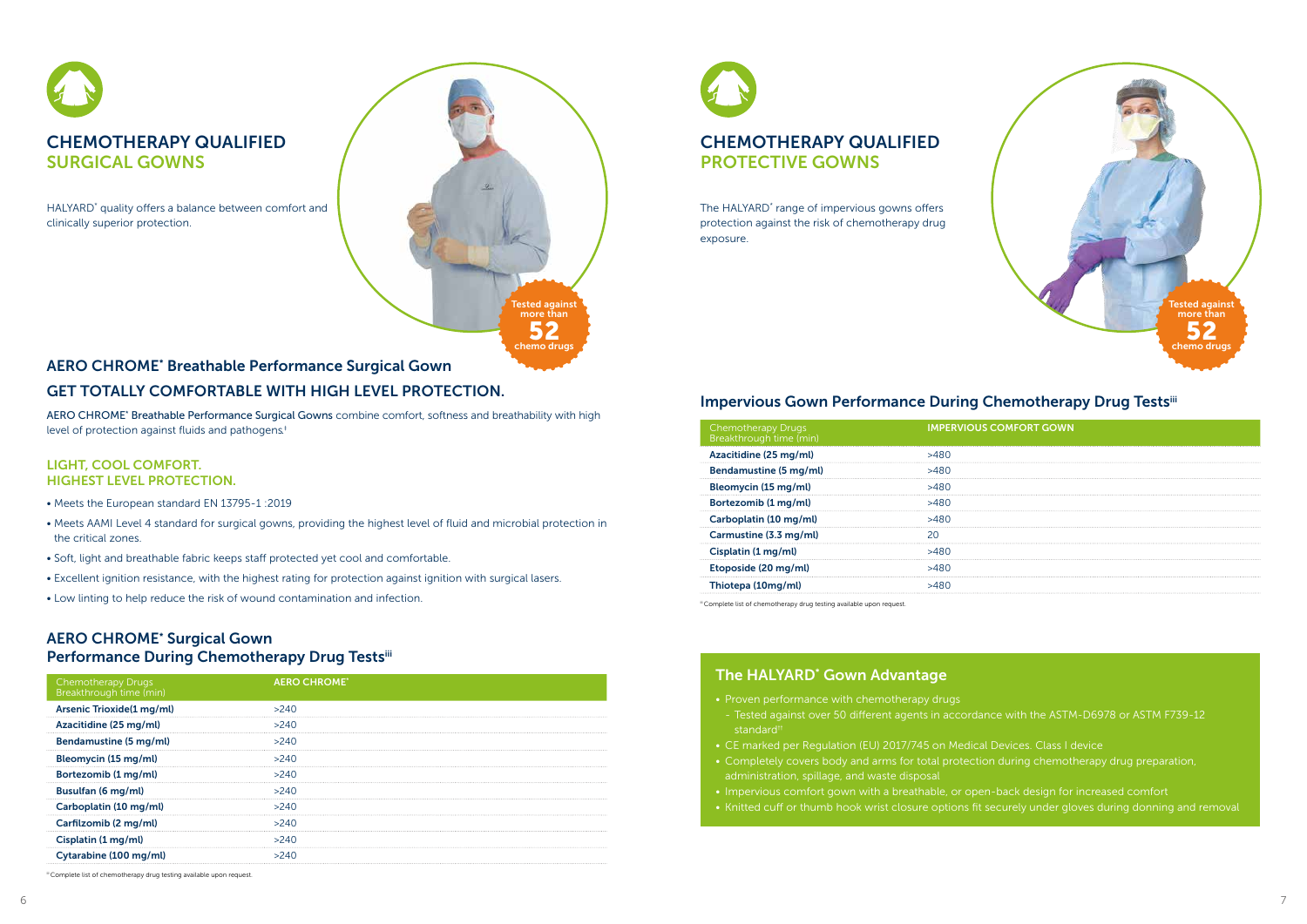

#### SAFEVIEW\* EYEWEAR

Our popular eye shields come in a full range of bright coloured frames for users to choose from. Fog-resistant, lightweight and disposable, SAFEVIEW\* eyewear can be worn over regular eyeglasses.



HALYARD<sup>\*</sup> offers a variety of protective headwear and footwear, featuring innovative fabrics and styling to deliver the right amount of coverage for the task.

Available as pre-assembled eyeglasses, or as frames and lenses which may be purchased separately. All parts are natural rubber latex and DEHP-free.

#### HEADWEAR & FOOTWEAR

#### FACE SHIELDS

HALYARD\* Face Shields feature a wide elastic headband to keep the shield comfortably in place on the wearer's head. The foam front band and fog-resistant clear shield provides protection with maximum visibility.





# **ITEM INDEX**

#### The Many Advantages of Using HALYARD\* Medical Masks or Respirators

**Tested** against 7 chemotherapy drugs

- HALYARD\* FFP2 NR Filtering half mask are approved and tested to protect against 7 Chemotherapy drugs, ideal for use in the operating room for surgical procedures requiring protection against chemotherapy drugs.
- Full range of EN 149:2001 + A1:2009 compliant FFP respirators offering unparalleled protection against aerosolized particles.
- Respirators are CE marked per EU Regulation 2016/425 on Personal Protective Equipment.
- HALYARD\* FFP2 NR Filtering Half Mask are compliant with EN 14683:2019 standard as a Type IIR surgical mask. The mask exceeds the EN 14683 requirements for splash resistance pressure providing up to 160 mmHg / 21,3 kPa splash protection.
- Innovative pouch-style design means a larger breathing chamber, keeping the respirator off the face for increased comfort and ease-of-speech
- Two strong, ultrasonically bonded headbands ensure a tight facial seal and prevents leakage around the mask edges.
- Nose piece easily conforms to facial contours, securing the mask across the bridge of the nose for maximum protection and a universal fit.
- Composed of Latex- and DEHP-Free materials reducing the likelihood of skin irritation and allergies.

| <b>Gloves</b>                           |        |             |               |                |               |                                                                |                                                                                     |
|-----------------------------------------|--------|-------------|---------------|----------------|---------------|----------------------------------------------------------------|-------------------------------------------------------------------------------------|
| <b>Description</b>                      | Code   | <b>Size</b> | Items/<br>box | Boxes/<br>case | Case<br>count | <b>CE marked per PPE</b><br><b>Regulation (EU)</b><br>2016/425 | <b>CE</b> marked per<br><b>Medical Device</b><br><b>Regulation (EU)</b><br>2017/745 |
| <b>PURPLE NITRILE*</b>                  | 47195  | Small       | 50            | 8              | 400           | PPE CAT III                                                    | Class I                                                                             |
| <b>MAX EXAM</b><br><b>GLOVES</b>        | 47196  | Medium      | 50            | 8              | 400           | PPE CAT III                                                    | Class I                                                                             |
| Length $> 400$ mm                       | 47197  | Large       | 50            | 8              | 400           | PPE CAT III                                                    | Class I                                                                             |
|                                         | 47198  | X-Large     | 50            | 8              | 400           | PPE CAT III                                                    | Class I                                                                             |
| <b>PURPLE NITRILE-</b>                  | 50600M | X-Small     | 50            | 10             | 500           | PPE CAT III                                                    | Class I                                                                             |
| <b>XTRA* EXAM</b><br><b>GLOVES</b>      | 50601M | Small       | 50            | 10             | 500           | PPE CAT III                                                    | Class I                                                                             |
| Length $> 310$ mm                       | 50602M | Medium      | 50            | 10             | 500           | PPE CAT III                                                    | Class I                                                                             |
|                                         | 50603M | Large       | 50            | 10             | 500           | PPE CAT III                                                    | Class I                                                                             |
|                                         | 50604M | X-Large     | 50            | 10             | 500           | PPE CAT III                                                    | Class I                                                                             |
| <b>PURPLE NITRILE*</b>                  | 52000M | X-Small     | 100           | 10             | 1000          | PPE CAT III                                                    | Class I                                                                             |
| <b>EXAM GLOVES</b><br>Length $> 240$ mm | 52001M | Small       | 100           | 10             | 1000          | PPE CAT III                                                    | Class I                                                                             |
|                                         | 52002M | Medium      | 100           | 10             | 1000          | PPE CAT III                                                    | Class I                                                                             |
|                                         | 52003M | Large       | 100           | 10             | 1000          | PPE CAT III                                                    | Class I                                                                             |
|                                         | 52004M | X-Large     | 90            | 10             | 900           | PPE CAT III                                                    | Class I                                                                             |
| <b>STERLING*</b>                        | 44286  | X-Small     | 100           | 10             | 1000          | PPE CAT III                                                    | Class I                                                                             |
| NITRILE-XTRA*<br><b>EXAM GLOVES</b>     | 44287  | Small       | 100           | 10             | 1000          | PPE CAT III                                                    | Class I                                                                             |
| Length $> 310$ mm                       | 44288  | Medium      | 100           | 10             | 1000          | PPE CAT III                                                    | Class I                                                                             |
|                                         | 44289  | Large       | 100           | 10             | 1000          | PPE CAT III                                                    | Class I                                                                             |
|                                         | 44290  | X-Large     | 100           | 10             | 900           | PPE CAT III                                                    | Class I                                                                             |
| <b>STERLING*</b>                        | 13938  | X-Small     | 200           | 10             | 2000          | PPE CAT III                                                    | Class I                                                                             |
| <b>NITRILE</b><br><b>EXAM GLOVES</b>    | 13940  | Small       | 200           | 10             | 2000          | PPE CAT III                                                    | Class I                                                                             |
| Length $> 240$ mm                       | 13941  | Medium      | 200           | 10             | 2000          | PPE CAT III                                                    | Class I                                                                             |
|                                         | 13942  | Large       | 200           | 10             | 2000          | PPE CAT III                                                    | Class                                                                               |
|                                         | 13943  | X-Large     | 170           | 10             | 1700          | PPE CAT III                                                    | Class I                                                                             |

| <b>Description</b>                                    | Code    | Colour/Size              | <b>Case</b><br>count | <b>CE marked per Medical</b><br><b>Device Regulation (EU)</b><br>2017/745 |  |  |  |
|-------------------------------------------------------|---------|--------------------------|----------------------|---------------------------------------------------------------------------|--|--|--|
| <b>AERO CHROME'</b>                                   | 48395   | Blue / Large             | 30                   |                                                                           |  |  |  |
| <b>Breathable Performance</b><br><b>Surgical Gown</b> | 48397   | Blue / Large, X-Long     | 30                   |                                                                           |  |  |  |
| <b>Sterile</b>                                        | 48396   | Blue / X-Large           | 28                   | Class Is - High                                                           |  |  |  |
|                                                       | 48398   | Blue / X-Large, X-Long   | 30                   | performance per<br>EN 13795-1:2019                                        |  |  |  |
|                                                       | 48403   | Blue / XX-Large          | 28                   |                                                                           |  |  |  |
|                                                       | 48402   | Blue / XX-Large, X-Long  | 28                   |                                                                           |  |  |  |
| <b>AERO CHROME*</b>                                   | 48392NS | Blue / Large             | 40                   |                                                                           |  |  |  |
| <b>Breathable Performance</b><br><b>Surgical Gown</b> | 48399NS | Blue / Large, X-Long     | 36                   |                                                                           |  |  |  |
| Non-sterile                                           | 48393NS | Blue / X-Large           | 32                   | Class I - High performance                                                |  |  |  |
|                                                       | 48400NS | Blue / X-Large, X-Long   | 32                   | per<br>EN 13795-1:2019                                                    |  |  |  |
|                                                       | 48394NS | Blue / X-Large           | 32<br>.              |                                                                           |  |  |  |
|                                                       | 48401NS | Blue / XX-Large, X-Long  | 30                   |                                                                           |  |  |  |
| <b>Impervious</b>                                     | 69600   | Knit Cuffs/Blue/Large    | 100                  |                                                                           |  |  |  |
| <b>Comfort Gown</b><br>Non-sterile                    | 69601   | Knit Cuffs/Blue/XX-Large | 100                  | Class I                                                                   |  |  |  |
|                                                       | 69602   | Thumbhooks/Blue/Large    | 100                  |                                                                           |  |  |  |
|                                                       | 69603   | Thumbhooks/Blue/XX-Large |                      |                                                                           |  |  |  |

#### Gowns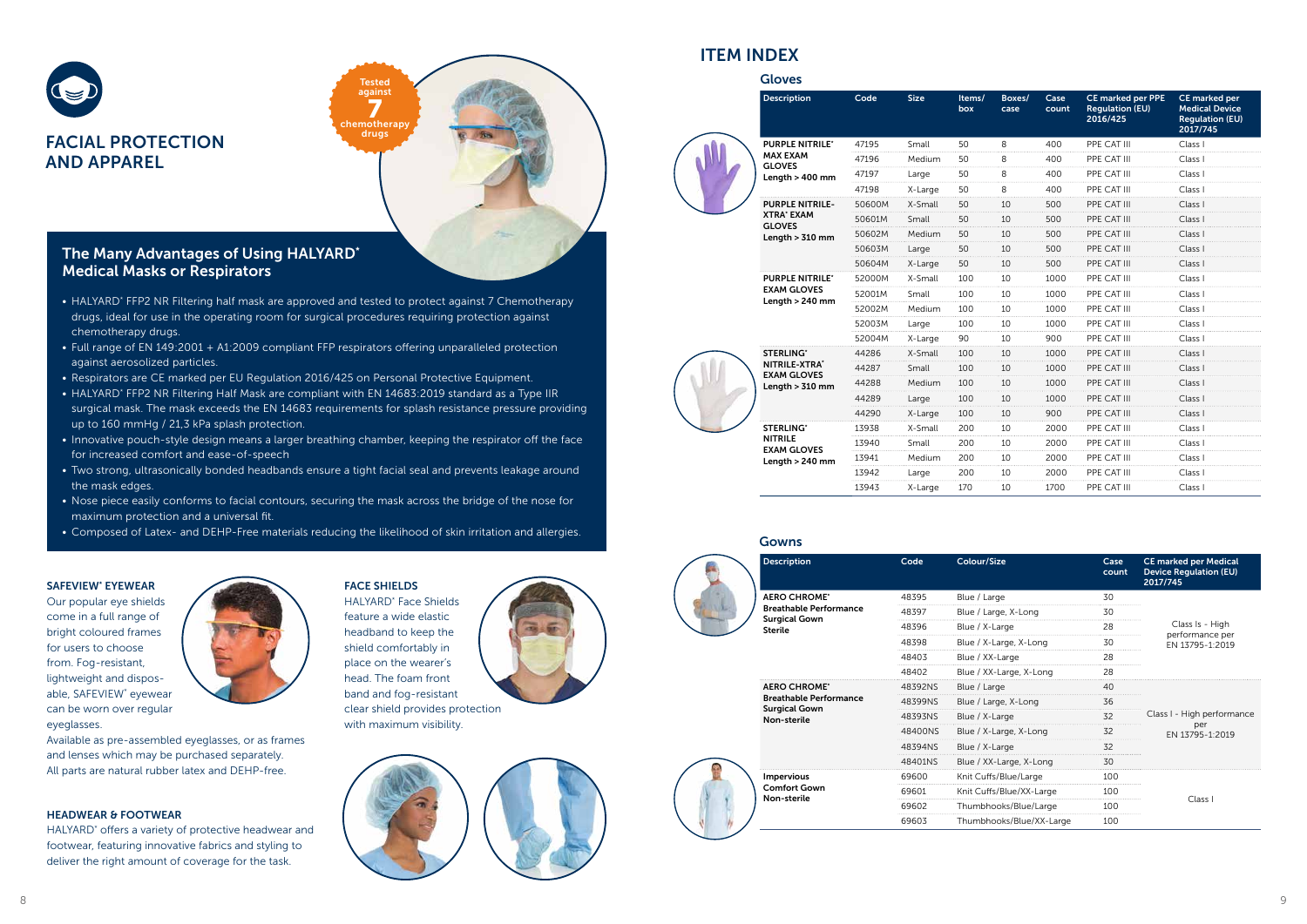#### References

- 1. London Cancer Alliance, 2015. London Integrated Care Systems (ICSs) Guidelines for the safe prescribing, handling and administration of systemic anti-cancer therapy. [pdf] LCA online. Available at: <http://www.londoncancer.org/media/144228/ Appendix20D\_Pan-london-cytotoxic-handbook-july-2015.pdf> [Accessed 13th April 2018]
- 2. Health and Safety Executive (HSE), 2018. Safe handling of cytotoxic drugs in the workplace. [online]. Available at: <http://www.hse.gov.uk/healthservices/safe-use-cytotoxic-drugs.htm> [Accessed 3rd May 2018]
- 3. Samson, I., 2015. Considerations for personal protective equipment when handling cytotoxic drugs. [online]. Available at: <http://www.pharmtech.com/considerations-personal-protective-equipment-when-handling-cytotoxic-drugs> [Accessed 20th May 2018]
- 4. NHS Birmingham Children's hospital, 2016. Policy for the use of personal protective equipment when handling chemotherapy, spillage of chemotherapy, body waste and/or clinical samples from patients receiving chemotherapy. [pdf] England NHS. Available at: <https://www.england.nhs.uk/mids-east/wp-content/uploads/sites/7/2018/04/policy-for-use-of-personalprotective-equipment.pdf > [Accessed 23rd May 2018]
- 5. NKI-AVL, 2011. Kwaliteitshandboek Cytostatica. [online]. Available at: <https://www.arboportaal.nl/externe-bronnen/overigenuttige-links/kwaliteitshandboek-cytostatica>. [Accessed 13th June 2018]
- 6. Hilhorst, S. Maas, J. Siegert, H. Wielaard, P. Van Balen, P., 2009. Dossier Cytostatica Arbokennisnet. [pdf] online. Available at: < http://www.arbokennisnet.nl/images/dynamic/Dossiers/Gevaarlijke\_stoffen/D\_Cytostatica.pdf> [Accessed 14th June 2018]
- 7. Diaconessenhuis Meppel Zorgcombinatie Noorderboog, 2005. De richtlijnen cytostatica. [online]. Available at : <http://www.google.nl/url?sa=t&rct=j&q=&esrc=s&source=web&cd=12&ved=0ahUKEwjx24Xxy6XaAhWnMewKHSKfDjYQFghbMAs&url=http%3A%2F%2Fwww.arbocatalogusvvt.nl%2Fpublic%2Ffile%2FDe\_richtlijnen\_cytostatica\_2005.doc&usg=AOvVaw-1IrhhtFf3zv6d5k1ZBucUY> [Accessed 14th June 2018]
- 8. OSHA Technical Manual, 1999. Section VI Chapter 2 Controlling Occupational Exposure to Hazardous Drugs. Online. Available at: <https://www.osha.gov/hazardous-drugs/controlling-occex> [Accessed 27th June 2018]
- 9. Oncology Nursing Society (ONS): Chemotherapy and Biotherapy Guidelines and Recommendations for Practice 2005.
- 10. American Society of Health-System Pharmacists (ASHP): Guidelines on Handling Hazardous Drugs. Am J.Health-Syst Pharm 2006; 63:1172-93. 3 Occupational Safety and Administration (OSHA): Controlling Occupational Exposure to Hazardous Drugs.
- 11. National Institute for Occupational Safety and Health (NIOSH): Preventing Occupational Exposure to Antineoplastic and Other Hazardous Drugs in Health Care Settings, September 2004-165.
- † ASTM International, 2018. ASTM D6978 05(2013) Standard Practice for Assessment of Resistance of Medical Gloves to Permeation by Chemotherapy Drugs. West Conshohocken, PA.
- †† ASTM International, 2018. ASTM F739-12e1, Standard Test Method for Permeation of Liquids and Gases through Protective Clothing Materials under Conditions of Continuous Contact. West Conshohocken, PA.
- ††† When wearing protective apparel during contact with other chemicals and reagents, users should always review the corresponding material safety data sheets to determine the required level of protection the apparel should provide.
- ‡ Meets ASTM1671 in the critical zones (ties, fabric, sleeve seams), per AAMI PB70 PB70: 2012 AAMI Level 4 Hydrohead testing, ASTM 1671, basis weight of fabric and MOCON Moisture Breathability, AAMI PB70 PB70 Level 4 Meets AAMI Level 4, AAMI PB70, EN13795 High Performance Per ISO 11810 Per Particle Release
	- Association of Perioperative Registered Nurses (AORN), Standards, Recommended Practices and Guidelines, 2006

#### FFP Respirators

| <b>Description</b>                                                          | Code  | Colour/<br><b>Size</b> | Items/<br>box | Boxes/<br>case | Case<br>count | <b>CE</b> marked<br>per Medical<br><b>Device</b><br><b>Regulation</b><br>(EU) 2017/745 | <b>CE</b> marked<br>per PPE<br><b>Regulation</b><br>(EU)<br>2016/425 |
|-----------------------------------------------------------------------------|-------|------------------------|---------------|----------------|---------------|----------------------------------------------------------------------------------------|----------------------------------------------------------------------|
| <b>FFP1 NR</b><br><b>FILTERING</b><br><b>HALF MASK</b>                      | 62354 | White                  | 50            | 6              | 300           |                                                                                        | PPE CAT III                                                          |
| FFP <sub>2</sub> NR<br><b>FILTERING</b><br><b>HALF MASK</b>                 | 62408 | Yellow                 | 50            | 6              | 300           | Class I - EN<br>14683 Type IIR                                                         | PPE CAT III                                                          |
| <b>FFP3 NR</b><br><b>FILTERING</b><br><b>HALF MASK</b><br><b>WITH VALVE</b> | 62360 | White                  | 20            | 12             | 240           |                                                                                        | PPE CAT III                                                          |

#### Headwear and footwear





| <b>Description</b>                   | Code  | Colour/Size                  | Items/<br>box | Boxes/<br>case | Case<br>count | <b>CE</b> marked<br>per Medical<br><b>Device</b><br><b>Regulation</b><br>(EU) 2017/745 |
|--------------------------------------|-------|------------------------------|---------------|----------------|---------------|----------------------------------------------------------------------------------------|
| <b>Bouffant cap</b>                  | 69801 | Blue/Large                   | 100           | 5              | 500           | Class I                                                                                |
| <b>Surgical Cap</b>                  | 69240 | Knit Cuffs/Blue/<br>XX-Large | 100           | 3              | 300           | Class I                                                                                |
| <b>Surgical Hood</b>                 | 69110 | Thumbhooks/<br>Blue/Large    | 100           | 3              | 300           | Class I                                                                                |
| <b>Heavy Duty Shoe Cover</b>         | 69551 | Blue/Universal               | 100           | 3              | 300           | Class I                                                                                |
| <b>X-TRA TRACTION' Shoe</b><br>Cover | 69252 | Blue/Universal               | 100           | 3              | 300           | Class I                                                                                |
| <b>ANKLE GUARD' Shoe</b>             | 69253 | Blue/Universal               | 90            | 3              | 270           | Class I                                                                                |
| Cover                                | 69353 | Blue/X-Large                 | 90            | 3              | 270           | Class I                                                                                |
| <b>HI-GUARD' Regular</b>             | 69571 | Blue/Universal               | 50            | 3              | 150           | Class I                                                                                |
| <b>Full-Coverage Boot</b>            | 69671 | Blue/X-Large                 | 50            | 3              | 150           | Class I                                                                                |

### Eye Protection



| <b>Description</b>   | Code          | Colour/Size                        | Items/<br><b>box</b> | Boxes/<br>case | Case<br>count | <b>CE</b> marked per<br><b>Medical Device</b><br><b>Regulation</b><br>(EU) 2017/745 | <b>CE</b> marked<br>per PPE<br>Regulation<br>(EU)<br>2016/425 |
|----------------------|---------------|------------------------------------|----------------------|----------------|---------------|-------------------------------------------------------------------------------------|---------------------------------------------------------------|
|                      | 41204         | Full Length                        |                      |                | 40            | Class I                                                                             |                                                               |
| <b>Face Shield</b>   | 41205         | Three-<br>Qaurter<br>Length        |                      |                | 40            | Class I                                                                             |                                                               |
|                      | SV50A         | SAFEVIEW*<br>Assembled<br>Glasses  | 10                   | 5              | 50            |                                                                                     | PPE CAT II                                                    |
| SAFEVIEW*<br>Eyewear | <b>SV100F</b> | SAFEVIEW*<br>Frames                | 10                   | 10             | 100           |                                                                                     | PPE CAT II                                                    |
|                      | SV250L        | SAFEVIEW*<br>Replacement<br>Lenses | 25                   | 10             | 250           |                                                                                     | PPE CAT II                                                    |